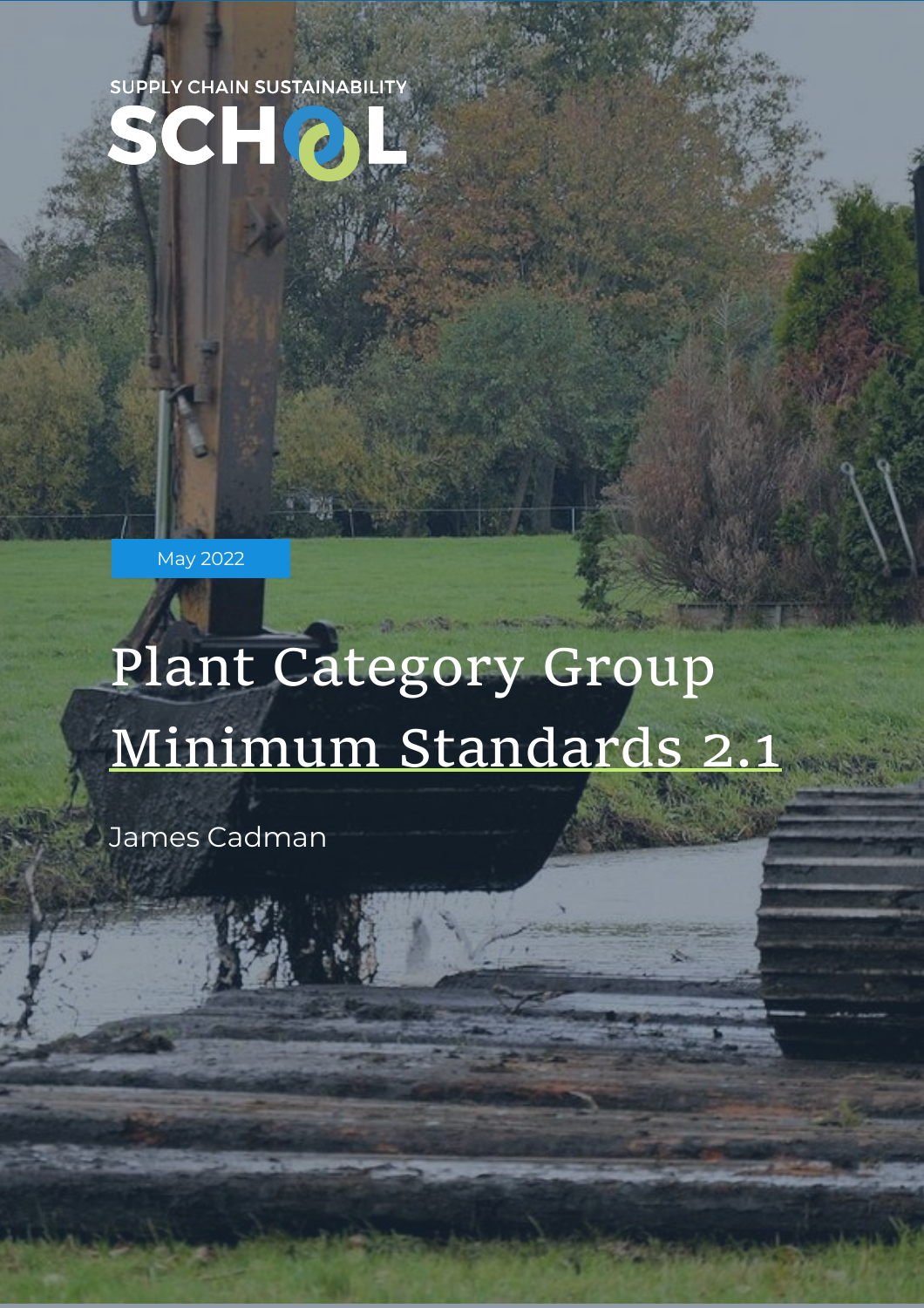### <span id="page-1-0"></span>**Table of Contents**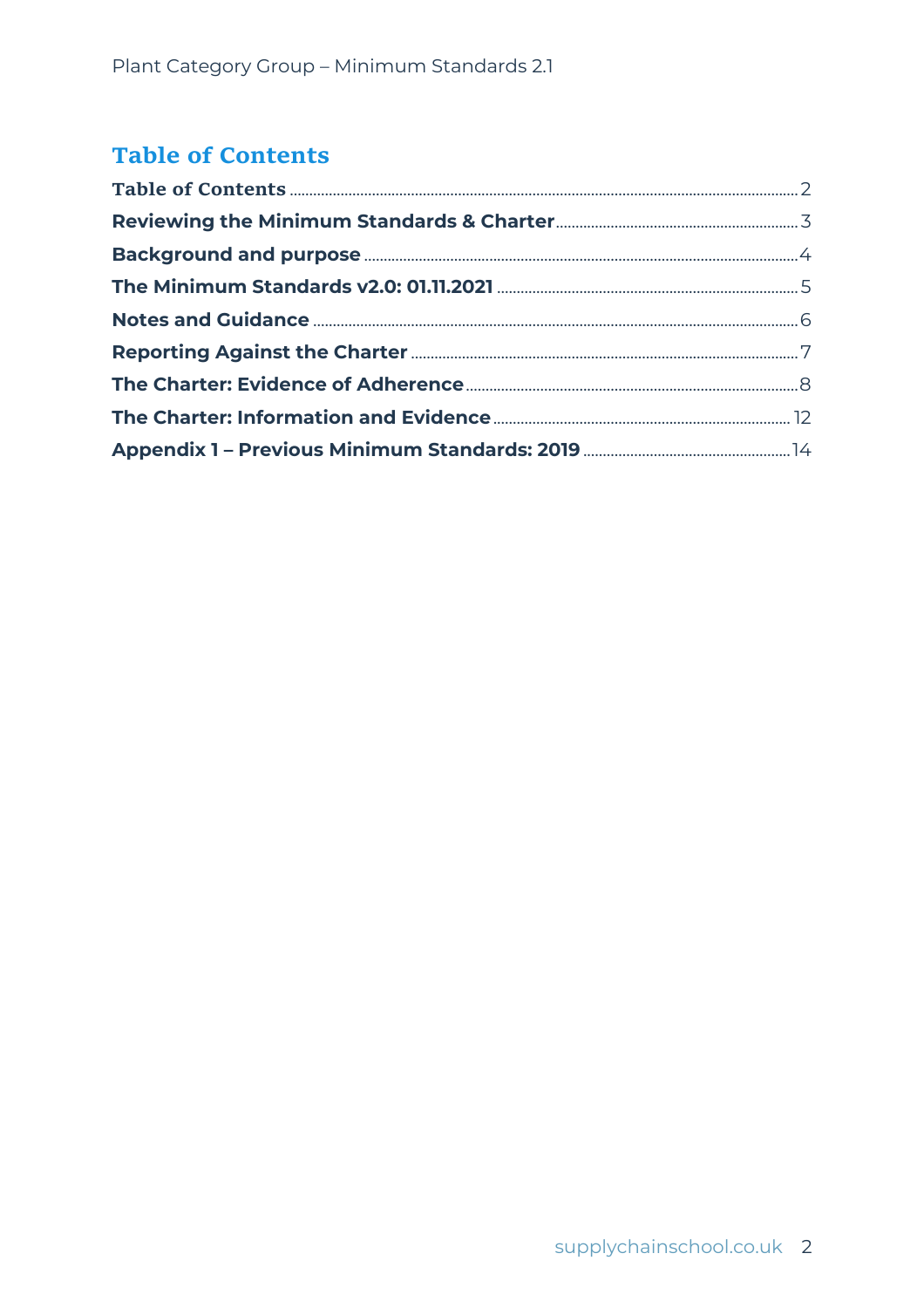### **Reviewing the Minimum Standards & Charter**

<span id="page-2-0"></span>

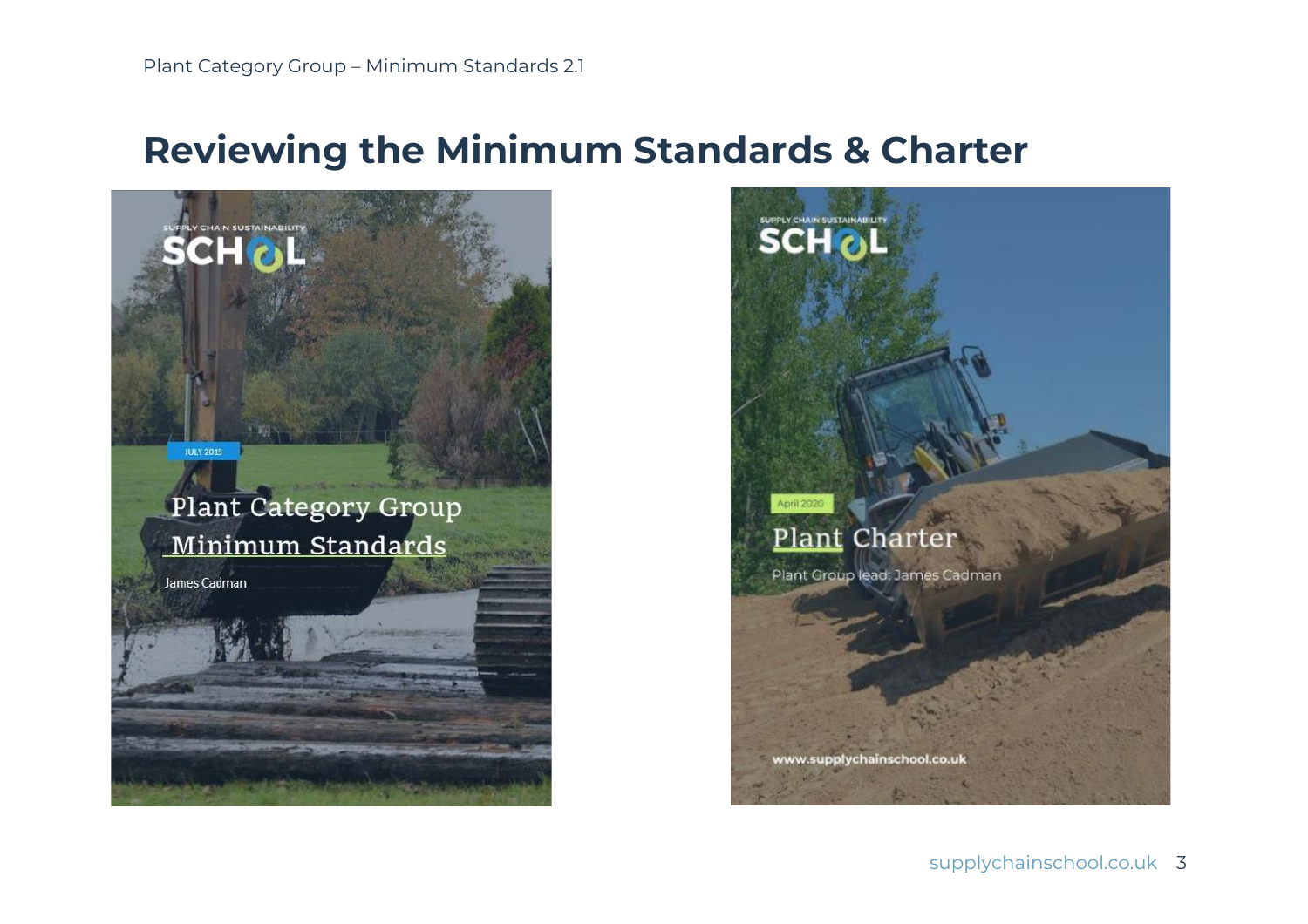## <span id="page-3-0"></span>**Background and purpose**

The v2.1 of the Minimum Standards [builds on v1.0 from 2019,](https://www.supplychainschool.co.uk/wp-content/uploads/2019/10/Plant-category-Group-briefing-1019-final.pdf) which is provided in **Appendix 1**, and as such you should read v2.1 in parallel with that for the wider context.

The Minimum Standards were built on information gained from interviews with eight original equipment manufacturer (OEM) businesses on current and future trends for reducing emissions from their products, covering power technologies, lifetime, and other aspects.

In themselves they indicate the minimum emissions levels that organisations should at least be aiming for when they procure plant. They are predicated on a balance between wanting to move the dial on reducing air quality and greenhouse gas emissions, but understanding the reality of their market availability, price, and fleet lifetime. But, where you can buy 'cleaner', you should.

The Standards form the core of the [Plant Commitment Charter,](https://www.supplychainschool.co.uk/partners/groups/plant-group/plant-charter/) the purpose of which is to raise awareness in the sector of the need to drive down air quality (AQ) and greenhouse gas (GHG) emissions from the plant we buy, hire and use. Since then, we have gained 21 signatories to the Charter with plans to grow this further.

The Group agreed in 2020 that it was time to update the Minimum Standards due to the availability and types of technology having moved on. We therefore arranged to revisit the OEMs.

Between December 2020 and March 2021, Partners from the Group spoke with 25 OEMs across the sector, from small handheld tools up to large construction equipment, via lighting, generators, and access.

The outcomes of this research and consultation and what it means for the Minimum Standards are provided below.

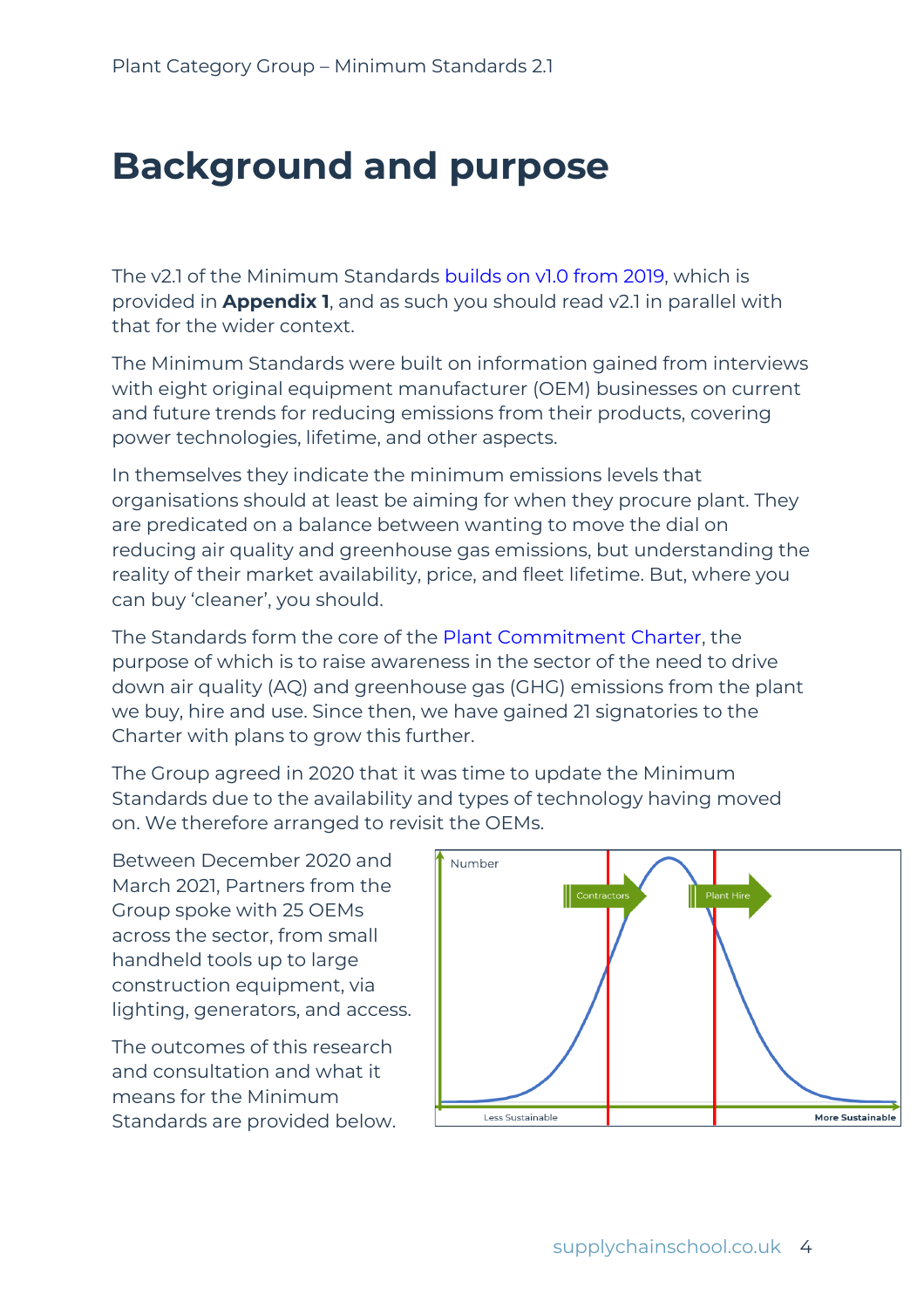### **The Minimum Standards v2.1: 12.05.2022**

<span id="page-4-0"></span>

| Plant<br><b>Category</b>     | <b>Examples</b>                             | Min' Standards from 01.11.2021 for Contractors<br>hiring plant in for use                                            | Min' Standards from 01.11.2021 for Plant Hire Companies buying<br>new equipment in to then hire out                                                                                                 | <b>Market Potential for next 5 years</b>                                                                         |
|------------------------------|---------------------------------------------|----------------------------------------------------------------------------------------------------------------------|-----------------------------------------------------------------------------------------------------------------------------------------------------------------------------------------------------|------------------------------------------------------------------------------------------------------------------|
| <b>Tools</b>                 | Saws, whacker plates,                       | Cordless/battery                                                                                                     | Cordless/battery                                                                                                                                                                                    | Cordless/battery                                                                                                 |
| Lighting<br><b>Towers</b>    | All LED lumieres                            | <75% Stage V hybrid                                                                                                  | <50% Stage V hybrid                                                                                                                                                                                 | <20% Stage V hybrid                                                                                              |
|                              |                                             | ≥25% battery & PV                                                                                                    | ≥50% battery & PV                                                                                                                                                                                   | ≥80% battery & PV                                                                                                |
| <b>Small Plant</b><br>$<$ 5t | Mini excavators,<br>micro dumpers, mini     | Stage IIIB                                                                                                           | Stage V                                                                                                                                                                                             | Stage V                                                                                                          |
|                              | skip loaders                                |                                                                                                                      | Company purchasing profile will assess the availability and client<br>uptake of low and zero emissions plant                                                                                        | Increasing levels of zero emission plant                                                                         |
| Medium<br>Plant              | Excavators, dumpers,<br>telehandlers        | Stage IV                                                                                                             | Stage V                                                                                                                                                                                             | Stage V                                                                                                          |
| $8t - 13t$                   |                                             |                                                                                                                      | Company purchasing profile will assess the availability and client<br>uptake of low and zero emissions plant                                                                                        | Increasing levels of zero emission plant                                                                         |
| Large Plant<br>$ $ >13t      | ADTs, Excavators,<br><b>Wheeled Loaders</b> | Stage IV                                                                                                             | Stage V                                                                                                                                                                                             | Stage V                                                                                                          |
|                              |                                             |                                                                                                                      | Company purchasing profile will assess the availability and client<br>uptake of low and zero emissions plant                                                                                        | Increasing levels of zero emission plant                                                                         |
| <b>Generators</b><br>$20kVA$ | Mobile and stationary                       | Stage IIIA                                                                                                           | Stage V + battery (hybrid)                                                                                                                                                                          | Stage V + battery (hybrid)                                                                                       |
|                              |                                             |                                                                                                                      | Company purchasing profile will assess the availability and client<br>uptake of low and zero emissions plant<br>Welfare: Design EPC rating C for a fixed location, or better, with                  | Increasing levels of renewable power, plus<br>power management, and greater use if EC<br>ratings                 |
|                              |                                             |                                                                                                                      | sensors/timers                                                                                                                                                                                      |                                                                                                                  |
| Generators<br>>20kVA         | Mobile and stationary                       | Stage IIIA                                                                                                           | Stage V + battery (hybrid)                                                                                                                                                                          | Stage V + battery (hybrid)                                                                                       |
|                              |                                             |                                                                                                                      | Welfare: Design EPC rating C or better, with sensors/timers                                                                                                                                         | Increasing levels of renewable power, plus<br>power management                                                   |
| Access                       | MEWPs and van-<br>mounted access            | MEWPs used outdoors: Stage IIIB or hybrid;<br>MEWPs used indoors: electric, bi-energy (range<br>extender), or hybrid | MEWPs: electric, bi-energy (range extender), or hybrid. If hybrid or<br>electric unavailable at larger end, engine to be Stage V<br>Vehicle-mounted: Euro 6 engine; Company purchasing profile will | MEWPs: Zero emission plant<br>Vehicle-mounted: hybrid engine + increasing<br>battery/ electric lift availability |
|                              |                                             | Vehicle-mounted: Euro 5-compliant engine                                                                             | assess the availability and client uptake of low and zero emissions<br>plant                                                                                                                        |                                                                                                                  |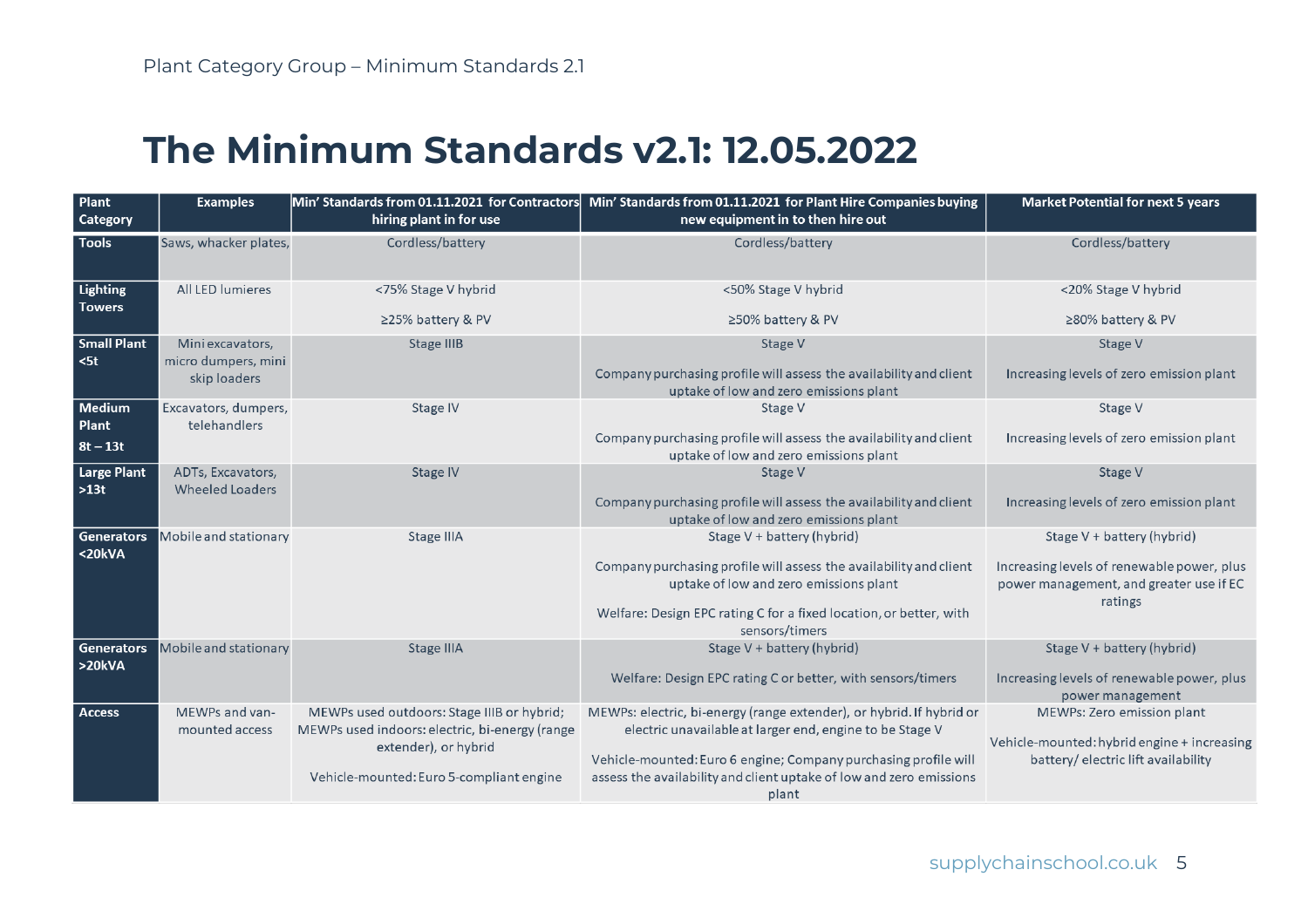# <span id="page-5-0"></span>**Notes and Guidance**

- Where a percentage is given, this should be taken as absolute numbers of plant/ vehicles in the fleet, not in terms of operational hours.
- Where diesel is used, the use of hydrotreated vegetable oil (HVO) or other biodiesel meeting EN 15940 and ASTM D 975 is encouraged as a drop-in alternative to, and steppingstone from, conventional diesel due to reduction on carbon dioxide  $(CO<sub>2</sub>)$ , particulate matter (PM), and nitrogen oxides  $(NO_x)$  emissions. However, ensure that the engine is warrantied by OEM for this and the HVO is sustainably sourced.
- Stage III and IV engines with after treatment diesel particulate filter (DPF), selective catalytic reduction (SCR) – to make them Stage V compliant, are acceptable (with reference to the derogation 'til June 2021)
- Appropriate advice and guidance will be provided for all equipment to the operator and site manager on fuel-efficient operation. This will be supported, where relevant, through the provision of "eco-modes", "auto-off" functions and telematics that are pre-enabled before delivery.
- On site, there should be sufficient infrastructure to enable all electric equipment to be charged up from sources that don't consume diesel or other fossil fuel, i.e., from the grid or renewable power sources.
- Where generators and stationary accommodation are on a larger site, power management and distribution should be deployed.
- The updated Minimum Standards v2.0 will start on **1 st November 2021**, giving three months from that date for existing Signatories to reconfirm their pledge (by 4th February 2022), especially for those recently joined, and allowing others time to decide if they too want to commit.
- We propose aligning this to the point from which Signatories collect and submit data for the preceding 12 months against the Charter's Commitments, see further below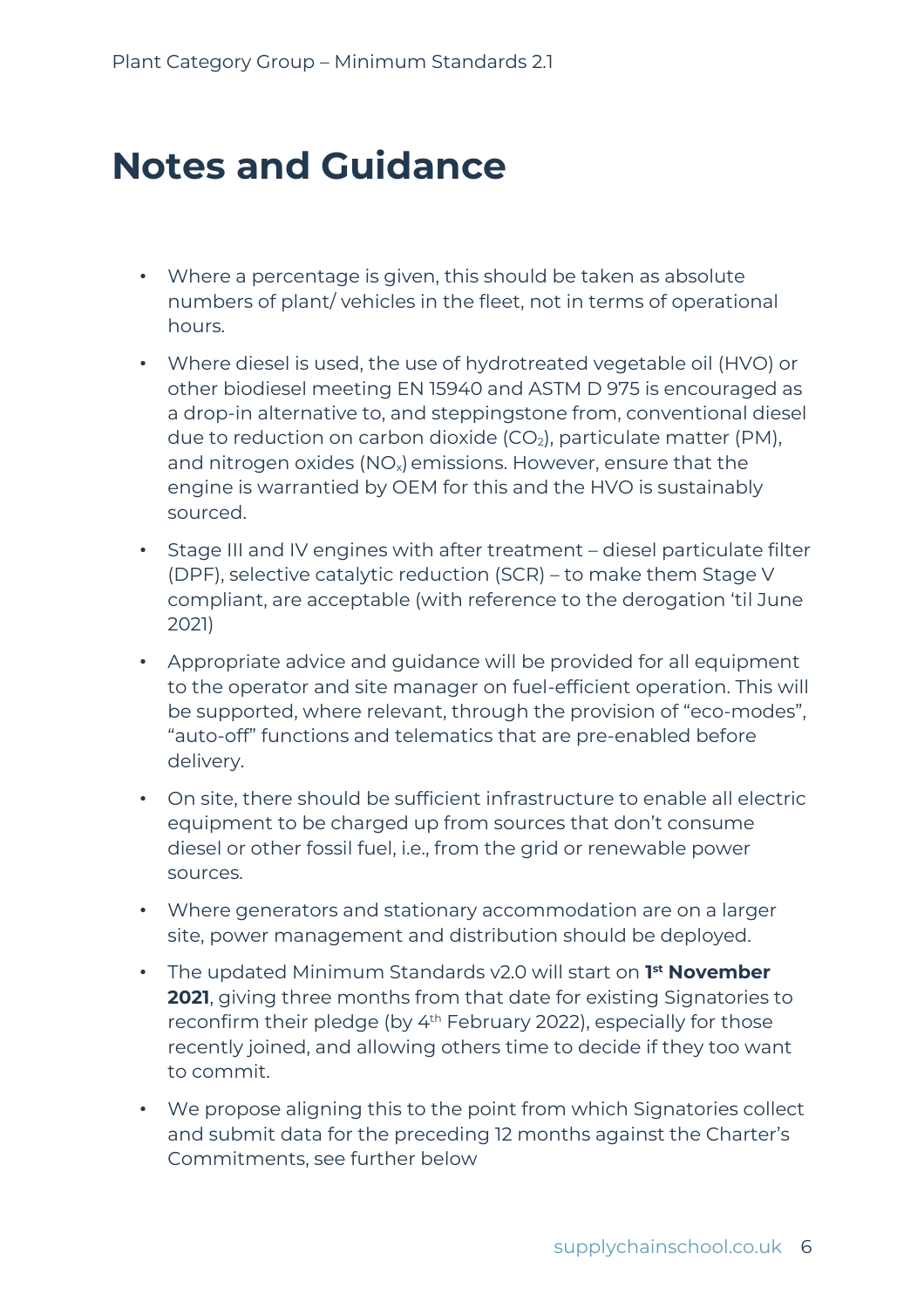# <span id="page-6-0"></span>**Reporting Against the Charter**

### **Our commitment**

Signatories to this [Charter](https://www.supplychainschool.co.uk/wp-content/uploads/2021/09/Plant-Commitment-Charter-Sept2021.pdf) come from across the value chain and commit to reduce the air quality and greenhouse emissions and the negative impacts they cause from the construction plant and equipment (CPE) that we, as an industry, buy, hire, and use.

We will do this by adhering to the following commitments. They apply to anyone in the value chain, from client through contractors and hire companies, out to subcontractors:

- **Minimum standards in procurement:** We will buy or hire CPE that meets or exceeds the minimum standards for AQ and GHG emissions, as laid out in the latest version of accompanying technical pages.
- **Engagement:** We will engage suppliers and contractors up and down the value chain to actively participate in meeting the same minimum standards to contribute towards our aims.
- **Awareness raising and education:** We commit to providing our supply chain with the skills, knowledge, and confidence they need to achieve our aims.
- **Measurement and reporting:** We will measure progress in reducing our emissions and report them to relevant stakeholders
- **Innovation:** We will investigate, trial, and implement new technologies that will help us on the route to zero emissions onsite.

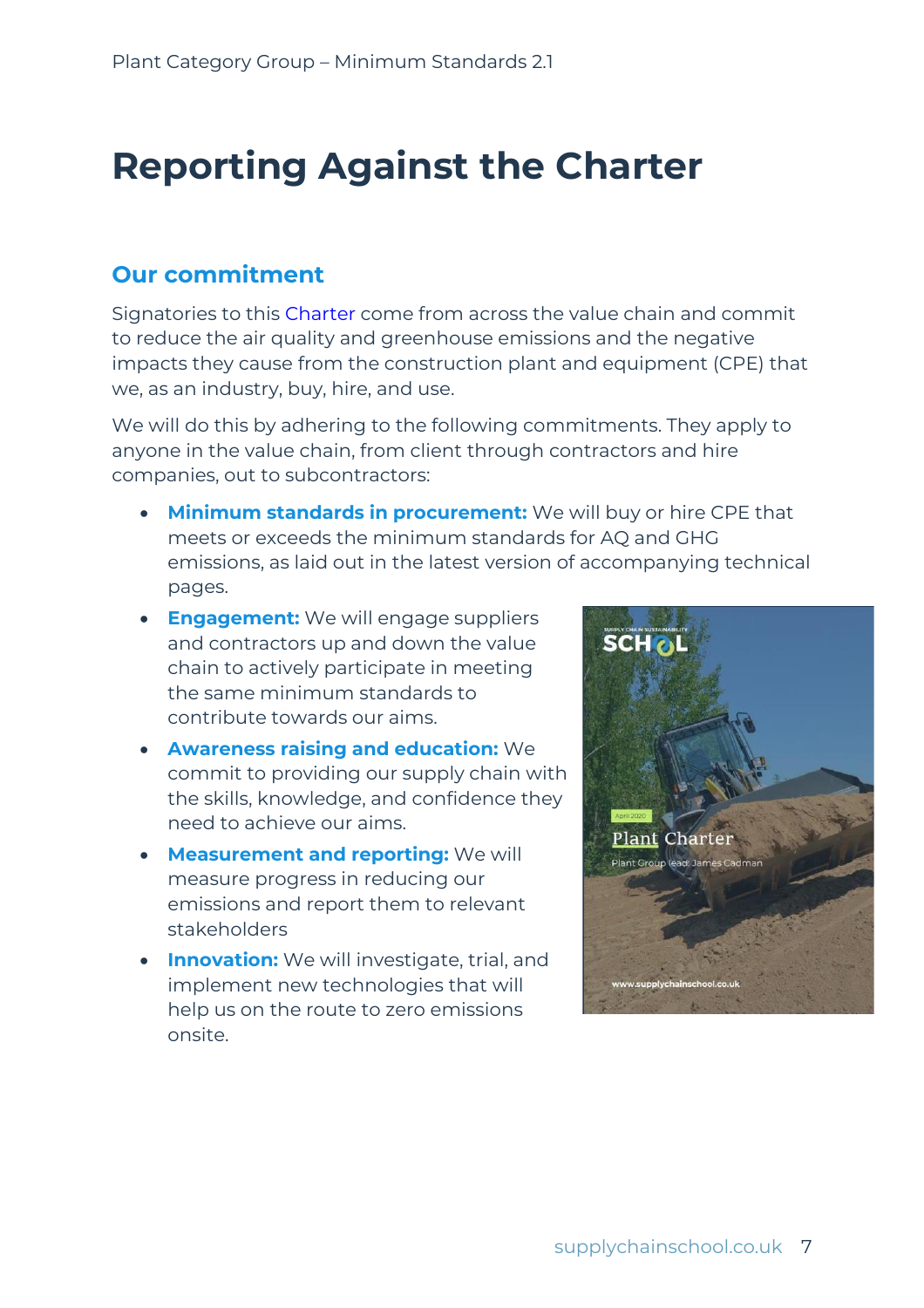# <span id="page-7-0"></span>**The Charter: Evidence of Adherence**

### **Why**

A useful but straightforward process for Signatories to the Charter to demonstrate their adherence with its Commitments and maintain their Signatory status.

### **What**

A data request to all organisations who are Signatories to the Charter to provide information demonstrating they are responding to the Charter's commitments.

### **When**

Data will be requested and provided annually for the preceding 12 months, from the point they signed to the Charter.

#### **Who**

Data provided by the Signatory to the School, confidentially. If any data is published it will be in aggregate, anonymised.

#### **How**

Criteria against the five Commitments, below, will give the Signatories towards being awarded Bronze, Silver or Gold Status.

Information will be reported by the Signatories in confidence to the School for collation and analysis. Suitable accompanying evidence will be provided to support the data entries. The following describes the 'template' of information that is required against each of the five Commitments.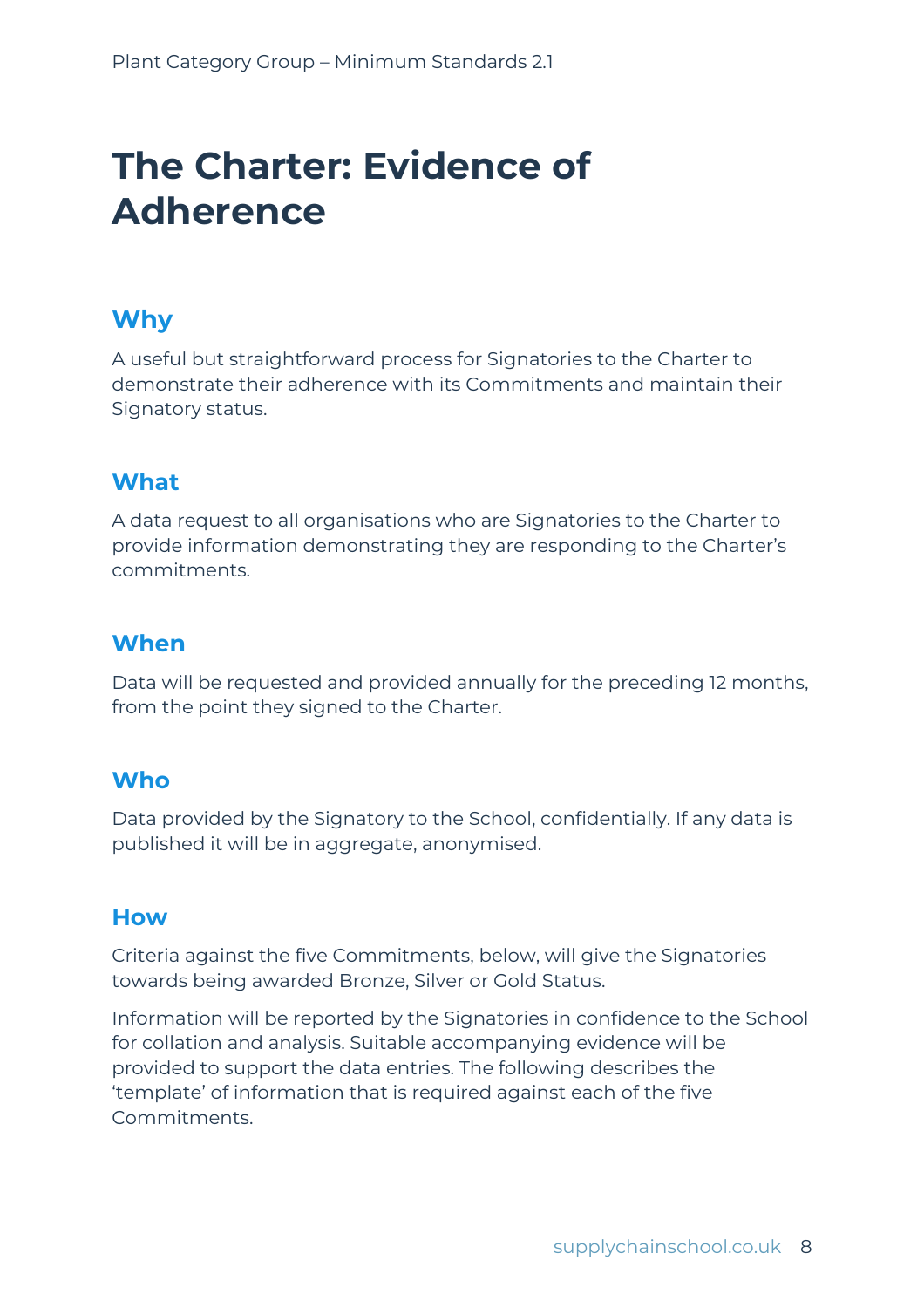#### 1. **Minimum Standards**

- Broken down by the categories of Plant relevant to the Signatory, as given in the Minimum Standards, the Signatory will provide information on the make-up of their fleet for the preceding 12 months to demonstrate that it meets or exceeds the latest version of the Minimum Standards.
- Data will be provided in terms of the number of plant bought or hired, for each relevant plant category individually, during the reporting year:
	- if the Signatory is a *Contractor*, it is the number of plant hired in for projects, as a % of the total hired in
	- if the Signatory is a *Plant Hire Company*, it is the number of new plant bought in, or existing plant upgraded to cleaner tailpipe emissions (and to extend asset life), as a % of all new fleet bought in.
- The information will be for the whole company, and not relatable to any particular client.
- Points towards gaining Bronze, Silver or Gold status will be allocated after assessment of information and evidence on the number and % of the Signatory's plant that meets or exceeds the Minimum Standards, as follows:
	- *3 points for 70% or more that meets or exceeds the Minimum Standards*
	- *4 points for 80% or more*
	- *5 points for 90% or more*

#### 2. **Engagement**

- The Signatory will provide verifiable information of activities that they have undertaken in preceding 12 months with key stakeholders such as customers and suppliers on actively reducing GHG and AQ emissions and using the Minimum Standards and changing their procurement/hire behaviours as a consequence.
- This could include, for example, demonstration days and speaking at events about new technology and equipment that has lower emissions, published case studies demonstrating improvements to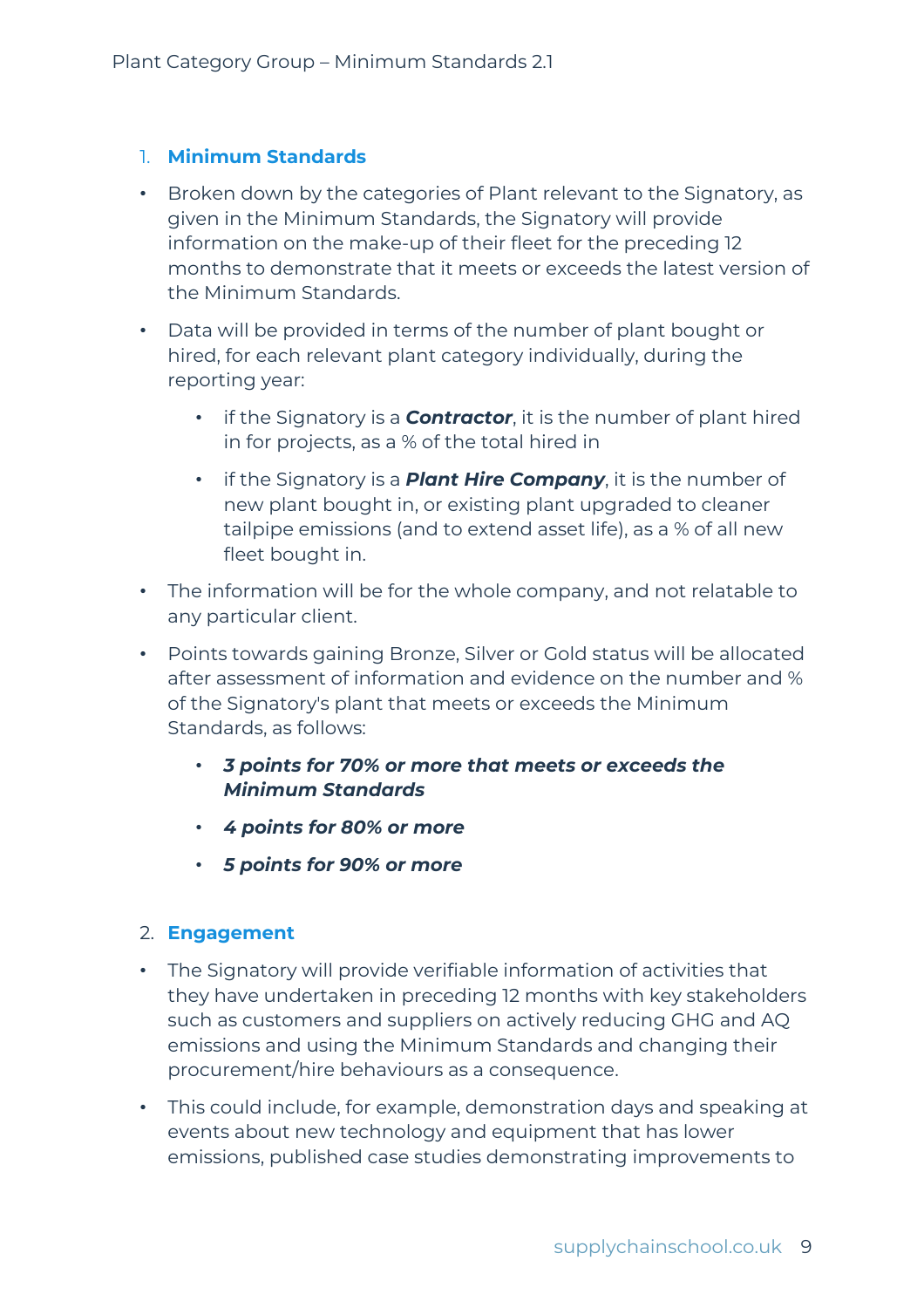emissions, equipment trials on a client project looking to reduce emissions, supporting OEM innovation, and communications about the School's Plant Charter.

- This is not an exhaustive list and as such the Signatory can provide suitable evidence to meet this criterion.
- Points towards gaining Bronze, Silver or Gold status will be allocated after assessment of information and evidence on the number and type of engagement activities that the Signatory has undertaken, as follows:
	- *1 point for up to and including 2 engagement activities*
	- *2 points for up to and including 4 engagement activities that lead to at least 1 tangible change in a procurement/hire decision to move to lower emission plant*
	- *3 points for 5 or more engagement activities that lead to at least 2 tangible changes in a procurement/ hire decision to move to lower emission plant*

#### 3. **Awareness and education**

- The Signatory will provide verifiable examples of training and skills development they have provided in the last 12 months on actively reducing GHG and AQ emissions to groups such as customers, colleagues, and contractors, across roles such as operatives, site managers, as well as hiring and procurement teams. This can be provided directly by the Signatory, or indirectly via a third party
- The Signatory will also provide information on how the training was relevant, useful and will be implemented. For example, a posttraining survey and any other information on how behaviours have changed as a consequence of the training
- Points towards gaining Bronze, Silver or Gold status will be allocated after assessment of information and evidence on the number and type of training activities that the Signatory has undertaken, as follows:
	- *1 point for up to and including 2* **training** *activities*
	- *2 points for up to and including 4* **training** *activities that demonstrate good engagement and uptake of the learning*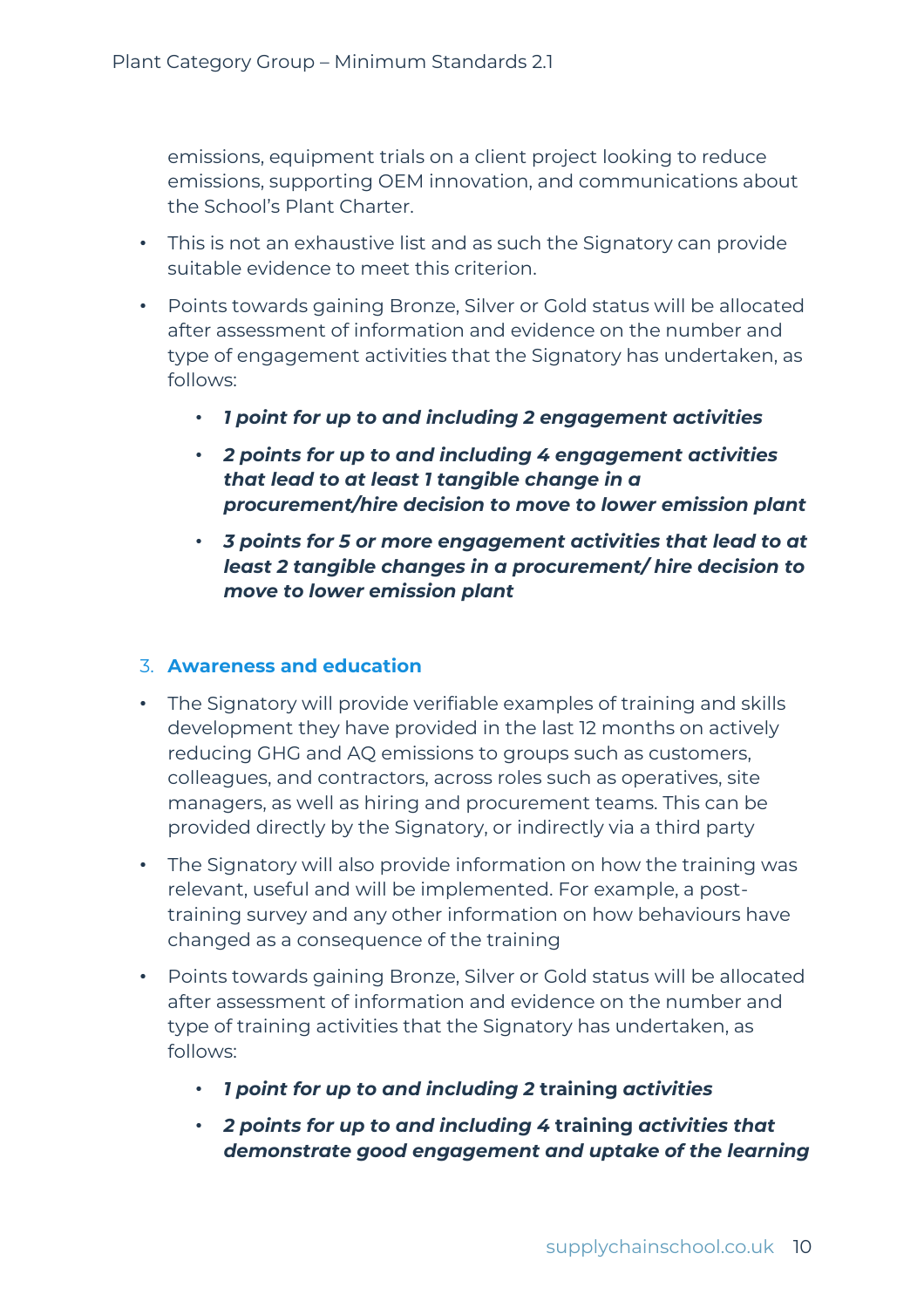#### • *3 points for 5 or more* **training** *activities that that demonstrate good engagement and uptake of the learning*

#### 4. **Innovation**

- The Signatory will provide verifiable information on their plans for the next 12 months for fleet hire or investment in respect of lower emissions and alternative power sources
- The information will include, but is not limited to:
	- The % level of replacement during the next 12 months of existing fleet to lower emission plant
	- A summary of the overall, longer term strategy for reducing emissions including an explanation of what the change will mean in terms of reduced emissions
	- A description of what will happen with old fleet, how it will be disposed in a sustainable manner.
	- A description of the organisation's plans to also address embodied carbon, beyond direct operational emissions, working collaboratively across the value chain
- Points towards gaining Bronze, Silver or Gold status will be allocated after assessment of information and evidence on the number and type of training activities that the Signatory has undertaken, as follows:
	- *1 point for describing the % replacement for the coming 12 months to lower emission plant.*
	- *2 points for also providing the longer-term strategy for reducing emissions*
	- *3 points for also providing information on end of life disposal*
	- *4 points for also providing information on reducing embodied carbon.*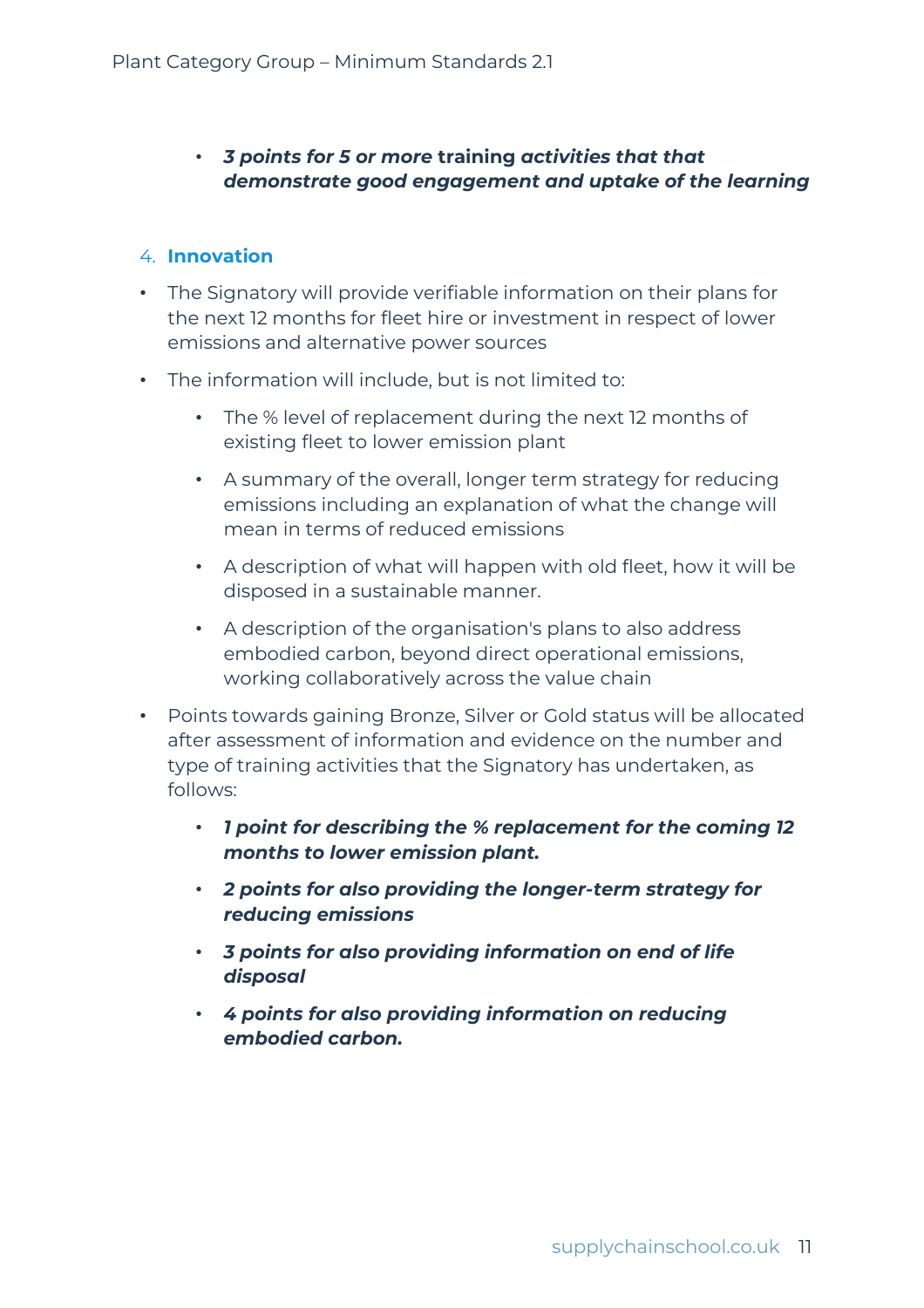# <span id="page-11-0"></span>**The Charter: Information and Evidence**

### **Process for Assessing Charter Status**

- On approaching the School to sign the Charter, the School will ask the yet-to-be-Signatory to provide evidence against the Commitments within 8 weeks to confirm their Charter status. If they do not, they will not proceed to Charter Status.
- The School will assess the information and then allocate points. A Signatory needs to get points from each Commitment. These points, a possible total of 15, are combined and the School determines if the Signatory is awarded Bronze, Silver or Gold, as per the table, right.



- The outcome is communicated to the Signatory and if awarded Bronze, Silver or Gold, the Signatory's logo will be added to the School webpage. If the applicant doesn't meet at least Bronze, they will be informed as to why and what they can do to reach it. The applicant must reach at least Bronze and cannot be a signatory to the Charter if Bronze is not achieved.
- Thereafter, on the anniversary of becoming a Signatory, the School will contact the Signatory to request updated information for the intervening 12 months for assessment. The School will confirm if the Signatory stays at the same Status or moves up or down. If they fail to produce the information within 8 weeks, their Status will be removed from the School webpage.
- The updated Minimum Standards v2.0 will come into effect on  $1<sup>st</sup>$ November 2021. Existing Signatories to the Charter will have until 4th February 2022 to provide information for the preceding 12 months using the new, updated minimum standards, to reconfirm their Pledge.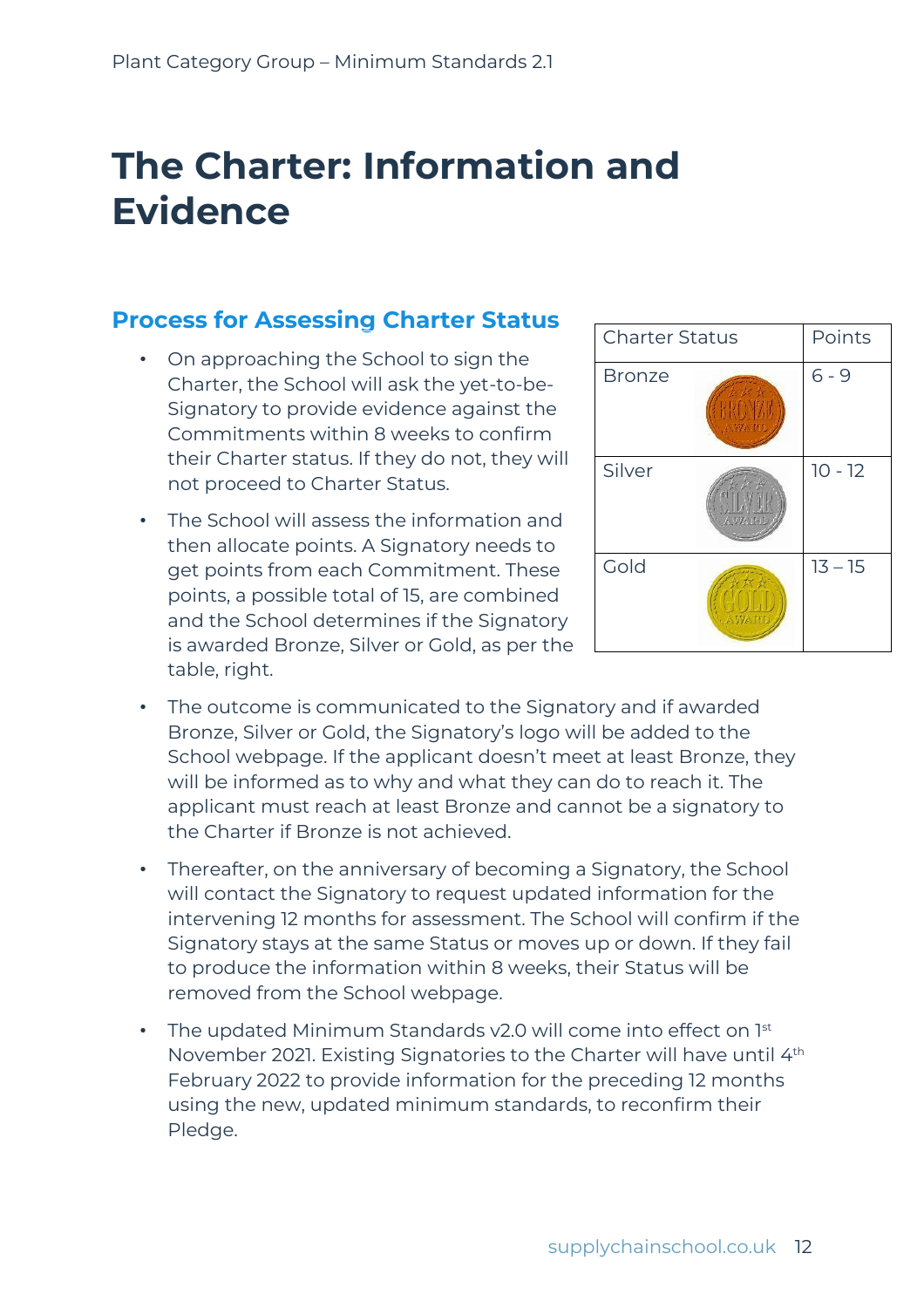### **Communications**

• The School plans to communicate anonymised information coming from this, such as trends in power sources and emissions, how the sector is meeting or exceeding the Charter's Commitments and for describing best practice, etc

#### **James Cadman**

**Lead Consultant at Action Sustainability**

**Plant Group**

[james@actionsustainability.com](mailto:james@actionsustainability.com)